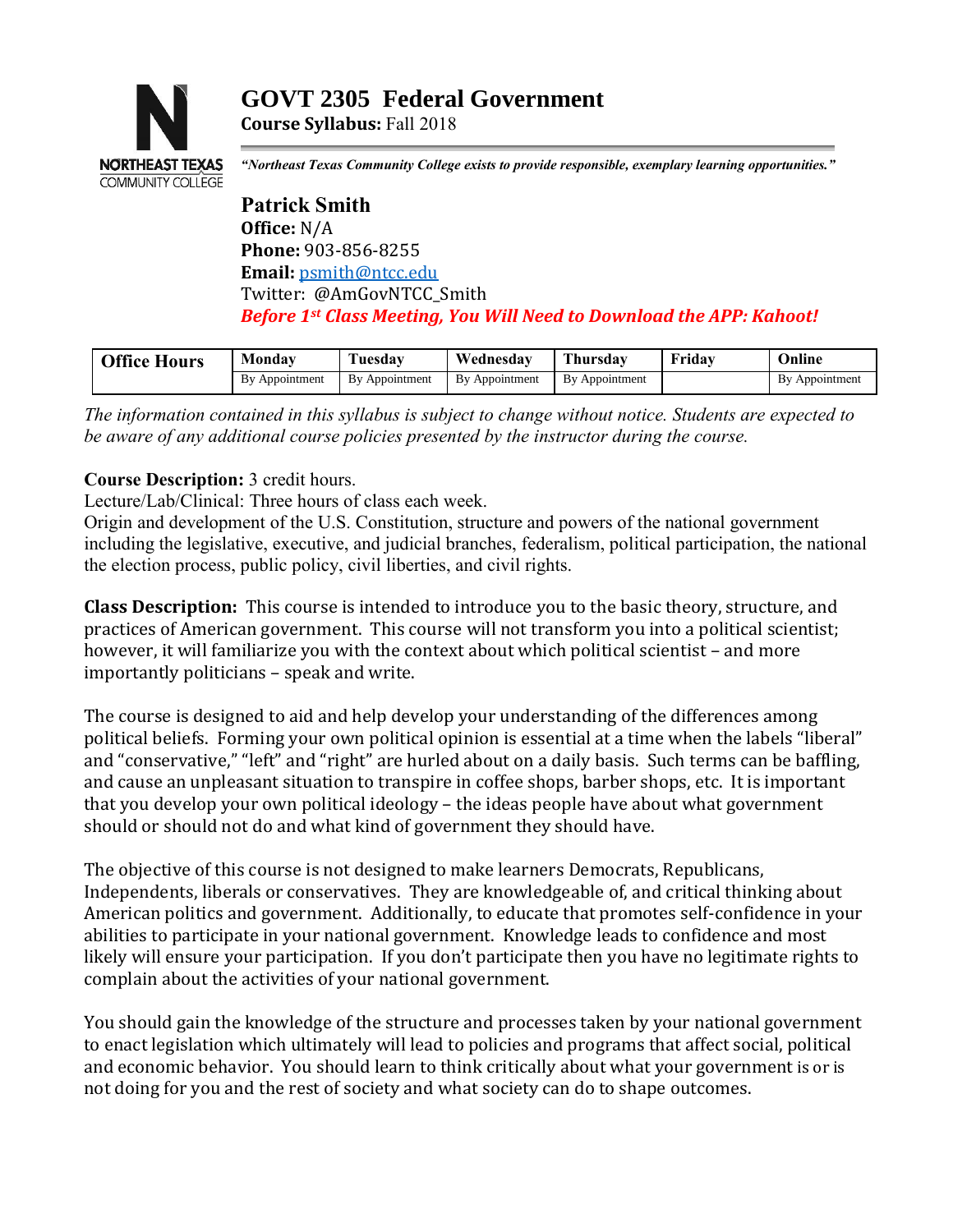# **Required Textbook(s):**

This class will utilize free online textbooks from the following sites: US History.org: <http://www.ushistory.org/gov/index.asp> This Nation: <http://www.thisnation.com/textbook>

You may also use these free online textbooks that are currently available via the Web:

Openstax by Rice University: <http://cnx.org/contents/W8wOWXNF@15.1:Y1CfqFju@8/Preface> USHistory.org: <http://www.ushistory.org/gov/> Flordia.theorangegove.org: [https://florida.theorangegrove.org/og/file/2e74506d-6095-0531-a2fb](https://florida.theorangegrove.org/og/file/2e74506d-6095-0531-a2fb-b04504b885bd/1/9781616101633_LenzHolman.pdf)[b04504b885bd/1/9781616101633\\_LenzHolman.pdf](https://florida.theorangegrove.org/og/file/2e74506d-6095-0531-a2fb-b04504b885bd/1/9781616101633_LenzHolman.pdf)

**Recommended Reading(s):** Dallas Morning News, Wall Street Journal, other newspapers, political magazines, view FOX, CNN, Texas Observer, Politico or other television news programs and the internet.

Resource Material

http://www.politico.com [http://www.drudgereport.com](http://www.drudgereport.com/) [www.realpolitics.com](http://www.realpolitics.com/) Twitter: @AmGovNTCC\_Smith

### **Student Learning Outcomes:**

Upon successful completion of this course, students will:

- 1. Explain the origin and development of constitutional democracy in the United States.
- 2. Demonstrate knowledge of the federal system.
- 3. Describe separation of powers and checks and balances in both theory and practice.
- 4. Demonstrate knowledge of the legislative, executive, and judicial branches of the federal government.
- 5. Evaluate the role of public opinion, interest groups, and political parties in the political system.
- 6. Analyze the election process.
- 7. Describe the rights and responsibilities of citizens
- 8. Analyze issues and policies in U.S. politics.

### **Course Objectives:**

The purpose of the course is to acquaint the student with the American government. The student will be introduced to: (a) a framework for analyzing United States politics and government; (b) the constitutional basis for American government; (c) the processes of American politics and government; (d) the institutions of American politics and government; (e) policies of American government.

### **Lessons, Lectures & Discussions:**

Topics of Discussion

Week of October 22 - 25 Intro & Expectations; American Political Culture; What is Politics? (Reading posted within Blackboard course site.) Week of October 29 – Nov. 2Constitutional Democracy; Federalism; Why Government; Civil Liberties (Reading posted within Blackboard course site.)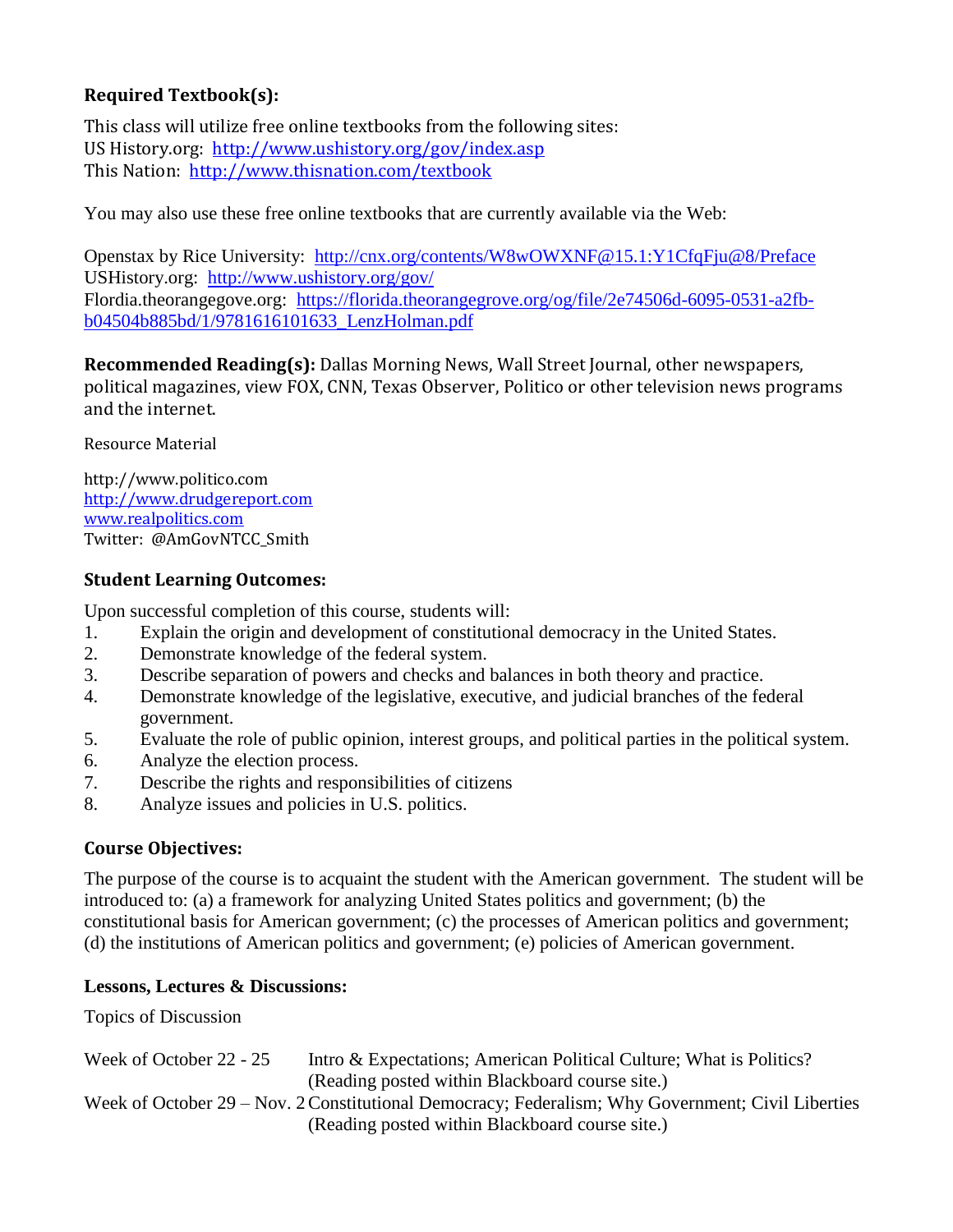| Week of November 5 - 9 | Equal Rights; Participation; Political Parties; Media; Interest Groups |
|------------------------|------------------------------------------------------------------------|
|                        | (Reading posted within Blackboard course site.)                        |
|                        | Week of November 12 - 16 Congress; Legislative Branch                  |
|                        | (Reading posted within Blackboard course site.)                        |

#### **November 14, 2018 MID-TERM EXAM**

|                          | Week of November 19 - 23 Presidency; Executive Branch; Federal Bureaucracy |
|--------------------------|----------------------------------------------------------------------------|
|                          | (Reading posted within Blackboard course site.)                            |
| Week of November 26 - 30 | <b>Judicial Branch</b>                                                     |
|                          | (Reading posted within Blackboard course site.)                            |
| Week of December 3 - 7   | Judicial Branch; Economic & Environmental Public Policy                    |
|                          | (Reading posted within Blackboard course site.)                            |
| Week of December 10 - 13 | Welfare, Education, Foreign and Defense Public Policy                      |
|                          | (Reading posted within Blackboard course site.)                            |

### **December 12, 2018 FINAL EXAM**

#### **Evaluation/Grading Policy:**

| Quizzes (5x20 points each)                        | 100 points |
|---------------------------------------------------|------------|
| Political Position Assignments (4x25 points each) | 100 points |
| Mid-Term Exam                                     | 150 points |
| Final Exam                                        | 150 points |
| <b>Total Points</b>                               | 500 points |
|                                                   |            |

**448 – 500 points = A 398 – 447 points = B 348 – 397 points = C 298 – 347 points = D 000 - 297 points = F**

#### **Late Assignment Penalties**

| Past Due 5 Days:  | Deduct 50 points from assignment |
|-------------------|----------------------------------|
| More than 5 Days: | Zero points for assignment       |

### **Attendance**

You are urged to attend class each day. A significant portion of each examination is drawn from the classroom material. If you miss class, it is your responsibility to obtain the information missed and see that your assignments are submitted by due dates. If you decide to attend class you must attend the entire class period, unless other arrangements are made prior to class with the instructor. Students who simply arrive in class to hand in an assignment and then leave class will receive a zero on the assignment. Attendance is part of the participation grade.

Missing more than two class meetings will reduce your grade in the course by a full letter grade (i.e. A to B, B to C, C to D, and D to F).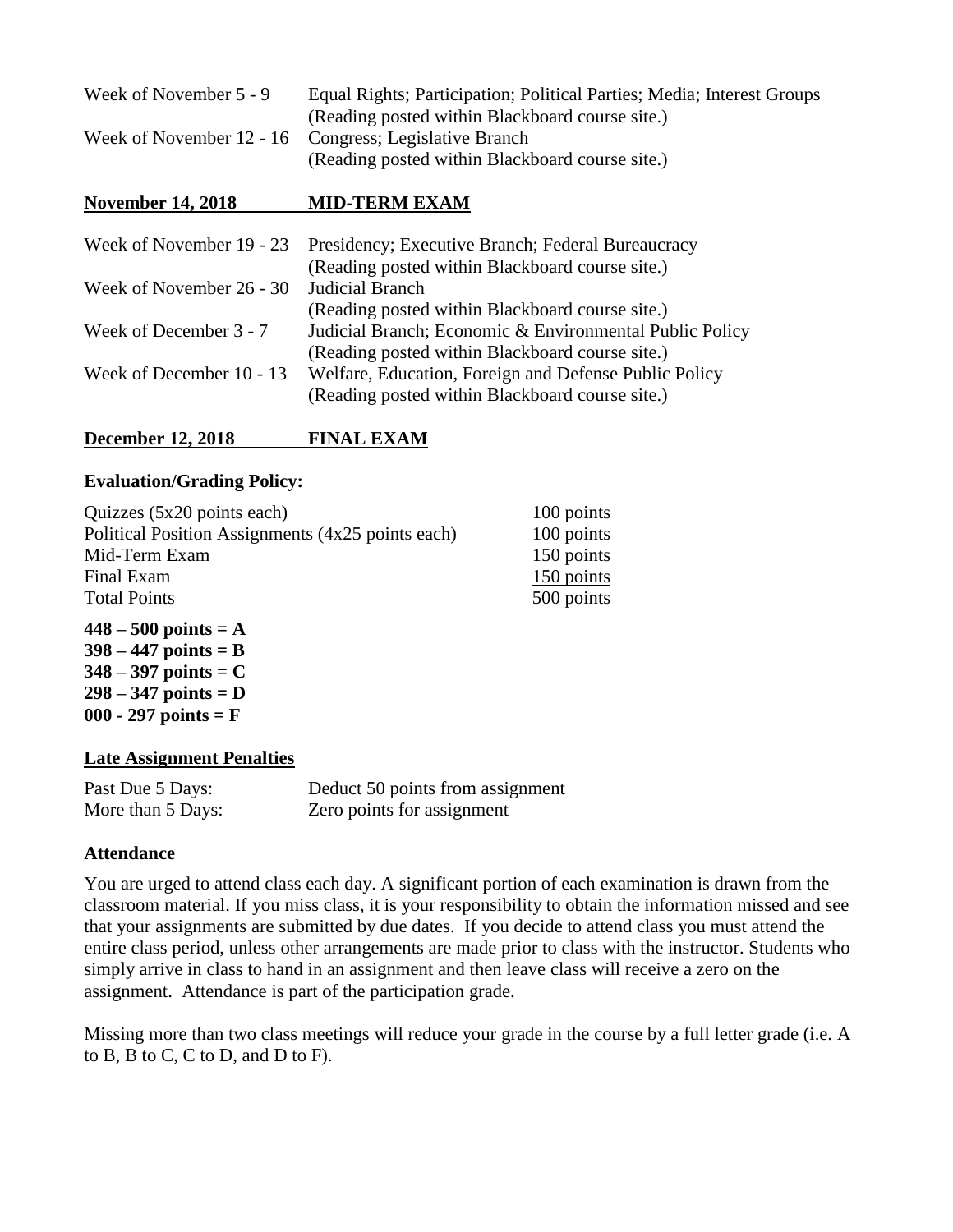## **Tests/Exams:**

Exams – Two Mid-Term Exam and Final Exam. [Make-Up Examinations] All students are expected to take the examinations on the scheduled dates and times. Only University approved excuses will be an acceptable reason for a student missing an exam. A student who misses an examination without notifying the instructor prior to the examination and receiving my permission to miss the exam will be assigned a grade of zero.

## **Assignments:**

# **Course Requirements**

A. Class Discussion and Participation – Each student has the responsibility to prepare for each class by reading the assigned material and completing all assignments. All students should be prepared to participate in class discussions of the assigned material. You will be exposed to a variety of opinions that may differ from your own. Respect those opinions and use them to help you reflect on why people hold different views. Class attendance is a part of class participation (if you do not attend you cannot participate).

FYI: Attendance is noted without a required roll call.

B. Political Position Research Assignments – The assignment involves researching assigned political position topics and preparing a Power Point or Policy Paper presentation (Instructor will assign in class).

• The presentation will contain no more than 20 slides per issue (Power Point assignment) and no more than three pages (Policy Paper essay assignment) with proper APA, MLA, etc. format research citations. The final slide will contain your research sources and citations that support your position, views, and opinions. Policy Paper assignments will have a bibliography which is not one of the three pages. The assignment will have a minimum of eight (8) research sources (Wikipedia is not an acceptable source), and be coherently written. The slides or policy paper should be written using correct grammar and punctuation. Format: Typed with a 12 pt. font and double spaced.

• Students are expected to follow the standard format for references and citations. In addition, the student should be aware that plagiarism will not be tolerated.

• Additional information and topics are provided under Political Position Assignment.

C. Quizzes – Five (5) random quizzes throughout the term with each worth 10 points (5 X 20 = 100 points). NO MAKEUP QUIZ WILL BE ADMINISTERED IF ONE IS MISSED.

# D. Exams – Two

Mid-Term Exam and Final Exam.

[Make-Up Examinations]

All students are expected to take the examinations on the scheduled dates and times. Only University approved excuses will be an acceptable reason for a student missing an exam. A student who misses an examination without notifying the instructor prior to the examination and receiving my permission to miss the exam will be assigned a grade of zero.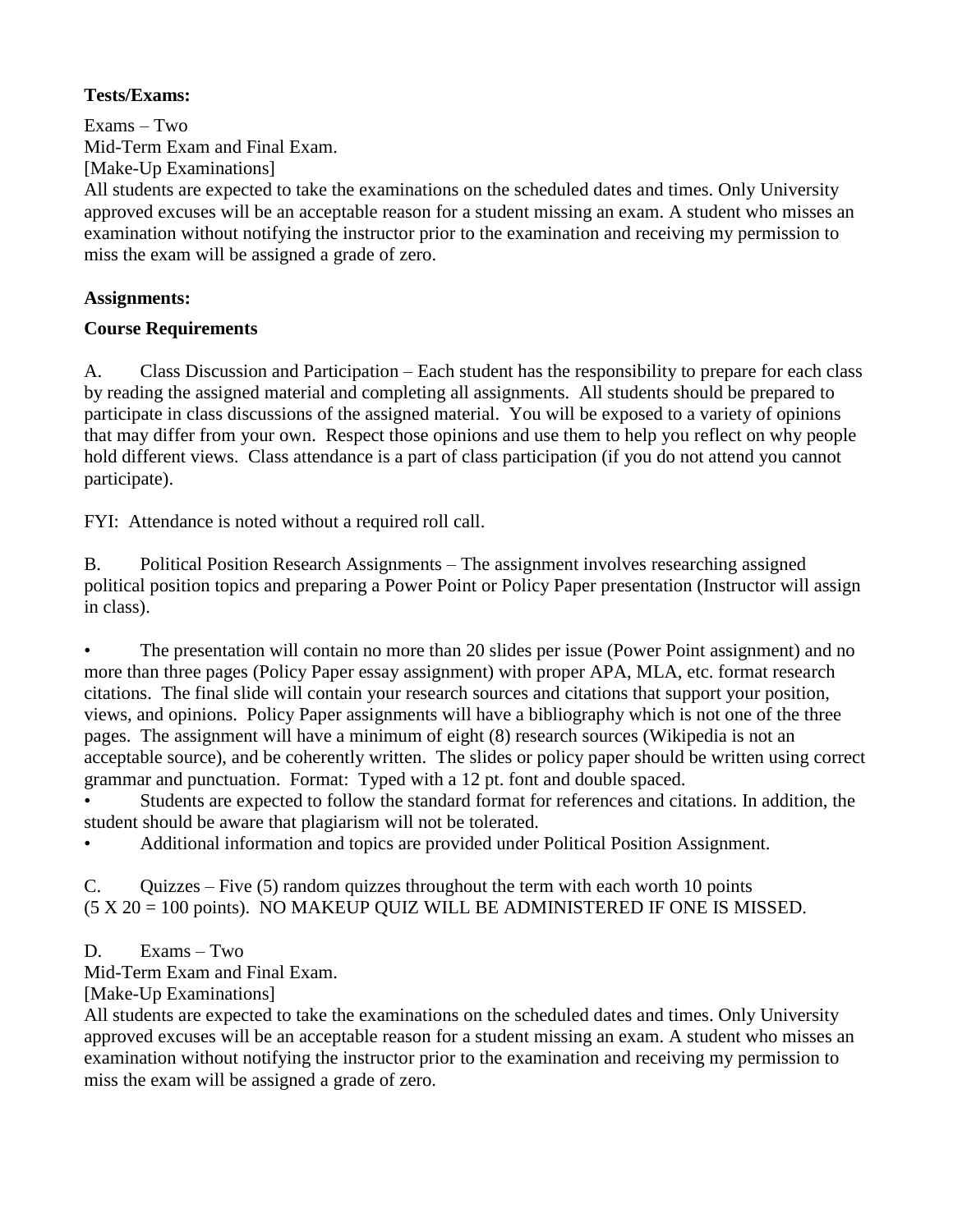## **Student Responsibilities/Expectations:**

## **Class Attendance**

You are urged to attend class each day. A significant portion of each examination is drawn from the classroom material. If you miss class, it is your responsibility to obtain the information missed and see that your assignments are submitted by due dates. If you decide to attend class you must attend the entire class period, unless other arrangements are made prior to class with the instructor. Students who simply arrive in class to hand in an assignment and then leave class will receive a zero on the assignment. Attendance is part of the participation grade.

Since the lecture-discussion method will be employed in this class, regular attendance is highly encouraged. Students who discontinue attending class will be given an "F" unless they officially withdraw from the course.

Missing more than three class meetings will reduce your grade in the course by a full letter grade (i.e. A to B, B to C, C to D, and D to F).

# **TWO KEYS**

- **1. Completing the assigned readings, problems and turning in the assignments in a professional manner on time.**
- **2. "Believing in yourself and never entertaining the thought of giving up or being unsuccessful." The ability to stick with it, to persevere, to never quit will put you in a position to be successful.**

### **Cell Phones**

All phones should be OFF/Vibrate while classroom instruction is taking place. If a phone rings while attending class an automatic 10 points will be deducted from the overall final grade total. If the same student phone rings twice during the term there will be a 50-point deduction from the overall final grade total. Each additional time will be a 100-point deduction from the overall final grade total. The same applies to text messaging. BOTTOM LINE – PHONES OFF. TEXTING IS NOT ACCEPTABLE.

### **NTCC Academic Honesty Statement:**

"Students are expected to complete course work in an honest manner, using their intellects and resources designated as allowable by the course instructor. Students are responsible for addressing questions about allowable resources with the course instructor. NTCC upholds the highest standards of academic integrity. This course will follow the NTCC Academic Honesty policy stated in the Student Handbook."

### **Academic Ethics:**

The college expects all students to engage in academic pursuits in a manner that is beyond reproach. Students are expected to maintain complete honesty and integrity in their academic pursuit. Academic dishonesty such as cheating, plagiarism, and collusion is unacceptable and may result in disciplinary action. Refer to the student handbook for more information on this subject.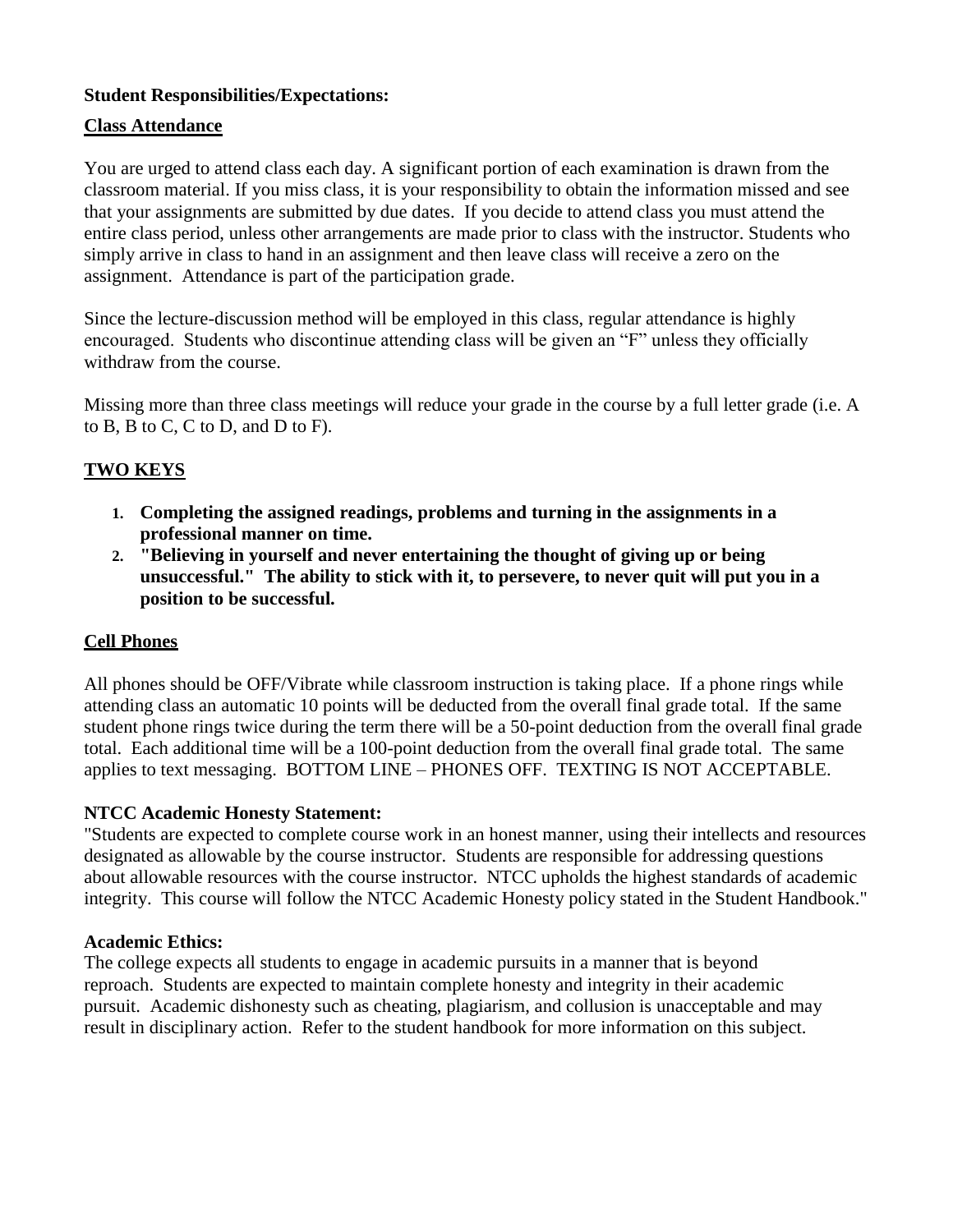### **ADA Statement:**

It is the policy of NTCC to provide reasonable accommodations for qualified individuals who are students with disabilities. This College will adhere to all applicable federal, state, and local laws, regulations, and guidelines with respect to providing reasonable accommodations as required affording equal educational opportunity. It is the student's responsibility to request accommodations. An appointment can be made with Katherine Belew, Academic Advisor/Coordinator of Special Populations located in the Student Services. She can be reached at 903-434-8218. She can be reached at 903-434- 8218. For more information and to obtain a copy of the Request for Accommodations, please refer to the NTCC website - [Special Populations.](http://www.ntcc.edu/index.php?module=Pagesetter&func=viewpub&tid=111&pid=1)

### **Family Educational Rights and Privacy Act** (**FERPA**):

The Family Educational Rights and Privacy Act (FERPA) is a federal law that protects the privacy of student education records. The law applies to all schools that receive funds under an applicable program of the U.S. Department of Education. FERPA gives parents certain rights with respect to their children's educational records. These rights transfer to the student when he or she attends a school beyond the high school level. Students to whom the rights have transferred are considered "eligible students." In essence, a parent has no legal right to obtain information concerning the child's college records without the written consent of the student. In compliance with FERPA, information classified as "directory information" may be released to the general public without the written consent of the student unless the student makes a request in writing. Directory information is defined as: the student's name, permanent address and/or local address, telephone listing, dates of attendance, most recent previous educational institution attended, other information including major, the field of study, degrees, awards received, and participation in officially recognized activities/sports.

## **KEY DATES**

| Weekly            | Outside Reading and Discussion Assignments (Check Blackboard Class Site);<br><b>Weekly Written Lesson Assignments</b> |
|-------------------|-----------------------------------------------------------------------------------------------------------------------|
|                   |                                                                                                                       |
| November 14, 2018 | Mid-Term Exam                                                                                                         |
| As Assigned       | <b>Political Position Assignments</b>                                                                                 |
| December 12, 2018 | Final Exam                                                                                                            |

### **PET PEEVES**

Everyone has one or two pet peeves, and instructors are no exception. Author Marjorie Hansen Shaevitz lists these annoyances specific to dealing with students - avoid doing them, not just because it's the right thing to do but because you don't want to be that guy or girl. Pet Peeves include:

- 1) Not having read the assigned reading prior to class and, therefore, not being able to respond appropriately when called upon by an instructor.
- 2) Talking in class or being otherwise interruptive.
- 3) Playing games or surfing the Web on any electronic device.
- 4) A cell phone ringing.

5) Asking inappropriate or self-serving questions. Examples: "What do I need to know to get an A on this test?" or "Is this going to be on the exam?" Or even worse, earning poor grades and then saying, "I really need to have a good grade in this class; would you change it?"